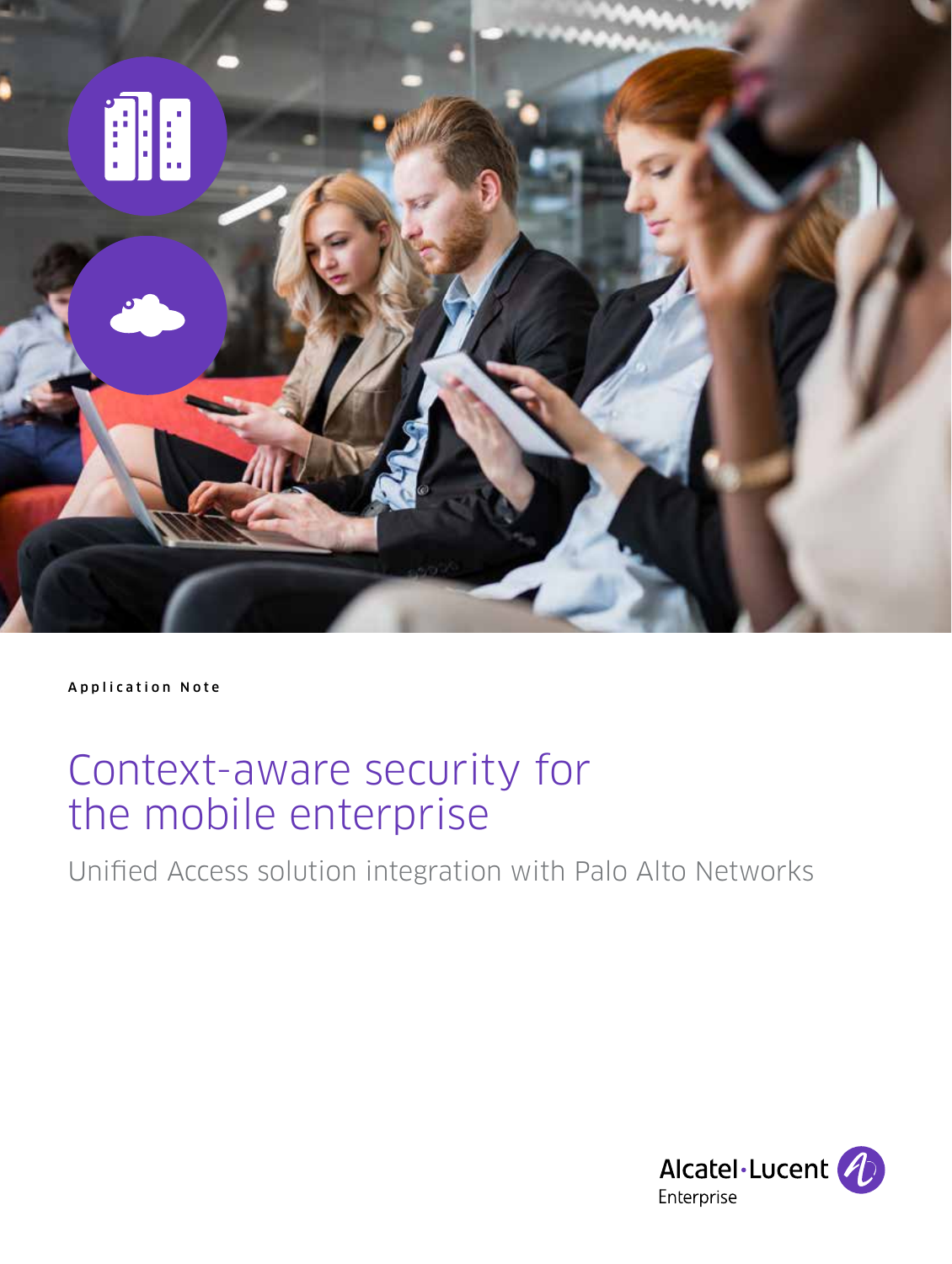## **Introduction**

Mobility has redefined the boundaries of the enterprise. Organizations provide their workers with an array of devices to perform their jobs more efficiently both at the office and away from it. At the same time, employees, partners, contractors and visitors are bringing personally owned devices into the workplace. Users today demand access to the resources that they need inside and outside the organization from both corporate and personal devices.

Enterprises desire to embrace mobility and promote an anywhere, anytime, any device culture that improves productivity and fosters innovation to derive a competitive advantage. On the flipside, however, this trend introduces security challenges for IT. Traditional approaches to enterprise security have focused on protecting the network infrastructure from external attacks with no or little understanding of the user: Internal users are trusted without distinction across roles, devices, applications, time of day or location. Traditional port- and protocol-level policies are coarse and fail to incorporate this bigger picture. As a result, these mechanisms are inadequate for today's mobile workforce.

This application note shows how these challenges can be overcome by sharing user-context metadata and leveraging it at security policy enforcement points throughout the network.

### Delivering end-to-end context-aware security

To respond to these challenges, we have integrated our Unified Access solution with Palo Alto Networks® (PAN) Next-Generation Firewall. With Alcatel-Lucent Unified Access, users and devices are authenticated, profiled and checked before any access is allowed to either the wired or the wireless network. Granular access policies are then selected and applied based on the connection's context — user, device, location, application, date or time. Access policies set privileges over network resources and applications as well as service levels.

By integrating our Unified Access solution with the PAN firewall, this user-context metadata (IP address, device type, user role) is shared, enabling fine-grained, context-based policies to be seamlessly applied at the firewall. When applications are launched, the firewall monitors for policy violations based on who and what is connected to the infrastructure. Applications can then be controlled accordingly or blocked if there's no legitimate use for them.

The diagram below depicts the solution components and the interfacing between the Unified Access solution and the PAN firewall.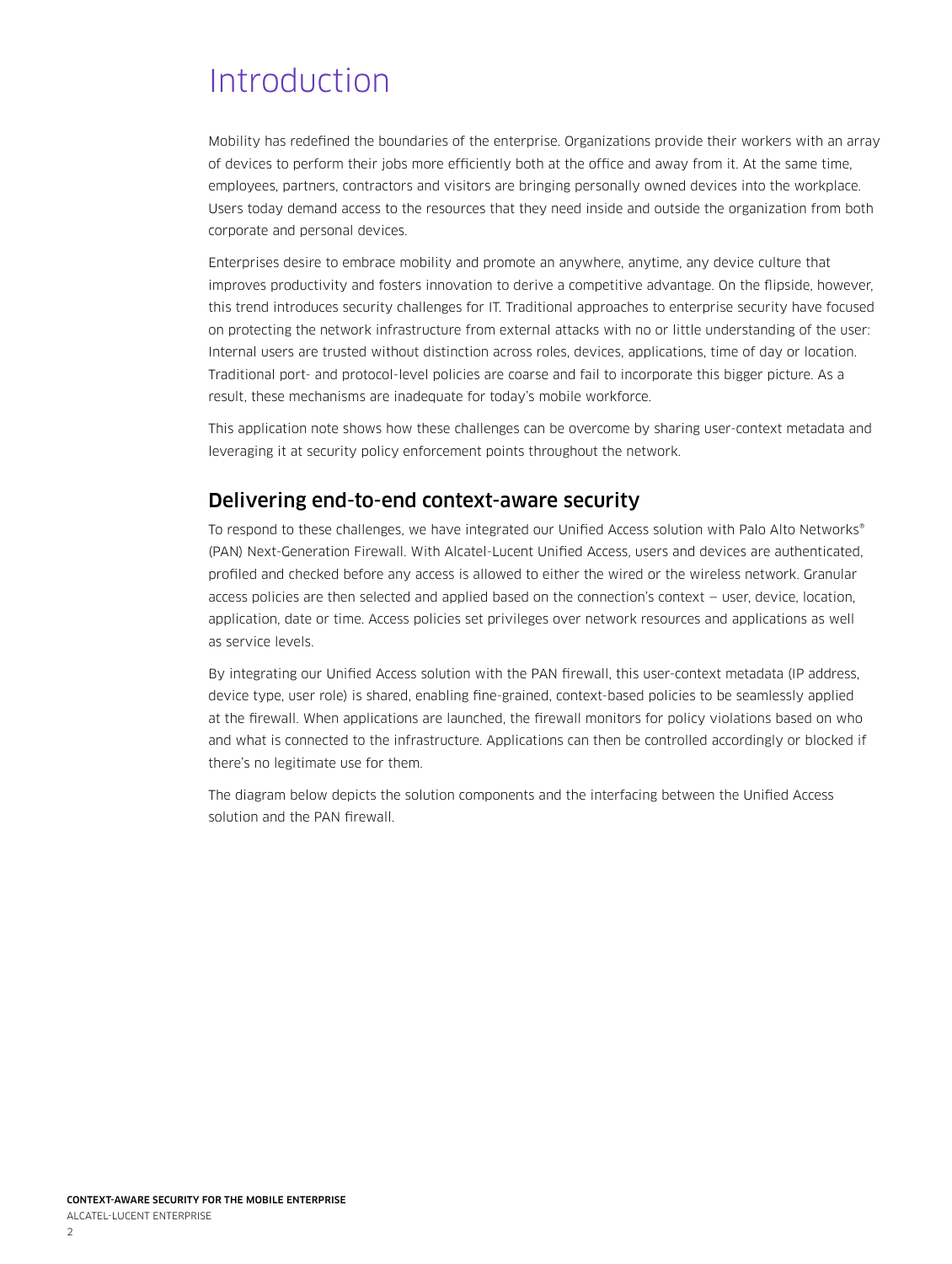Figure 1: User context sharing



Alcatel-Lucent OmniVista® 2500 Network Management System (NMS) offers unified management using a single pane of glass for the entire wired and wireless network and significantly simplifies network operations. It includes all the tools needed to provision, monitor, analyze and troubleshoot the network. OmniVista 2500 NMS consistently configures access policies and user profiles across LAN and WLAN alike in a single touch.

The Aruba ClearPass Policy Management System™ (ClearPass) provides a common set of network services, policy framework, authentication scheme and a single authorization database that applies to users accessing the network, both wired and wireless.

The Palo Alto Networks firewall offers a complete set of capabilities to establish the perimeter security, including:

- Enforcing security policies across all users, devices, applications, and locations regardless of port, encryption (SSL or SSH) or evasive techniques employed
- Blocking a range of known threats, including exploits, malware and spyware, across all ports, regardless of common threat evasion tactics employed
- Limiting the unauthorized transfer of files and sensitive data, and control non-work-related web surfing
- Identifying unknown malware, analyze it based on hundreds of malicious behaviours, and then automatically create and deliver protection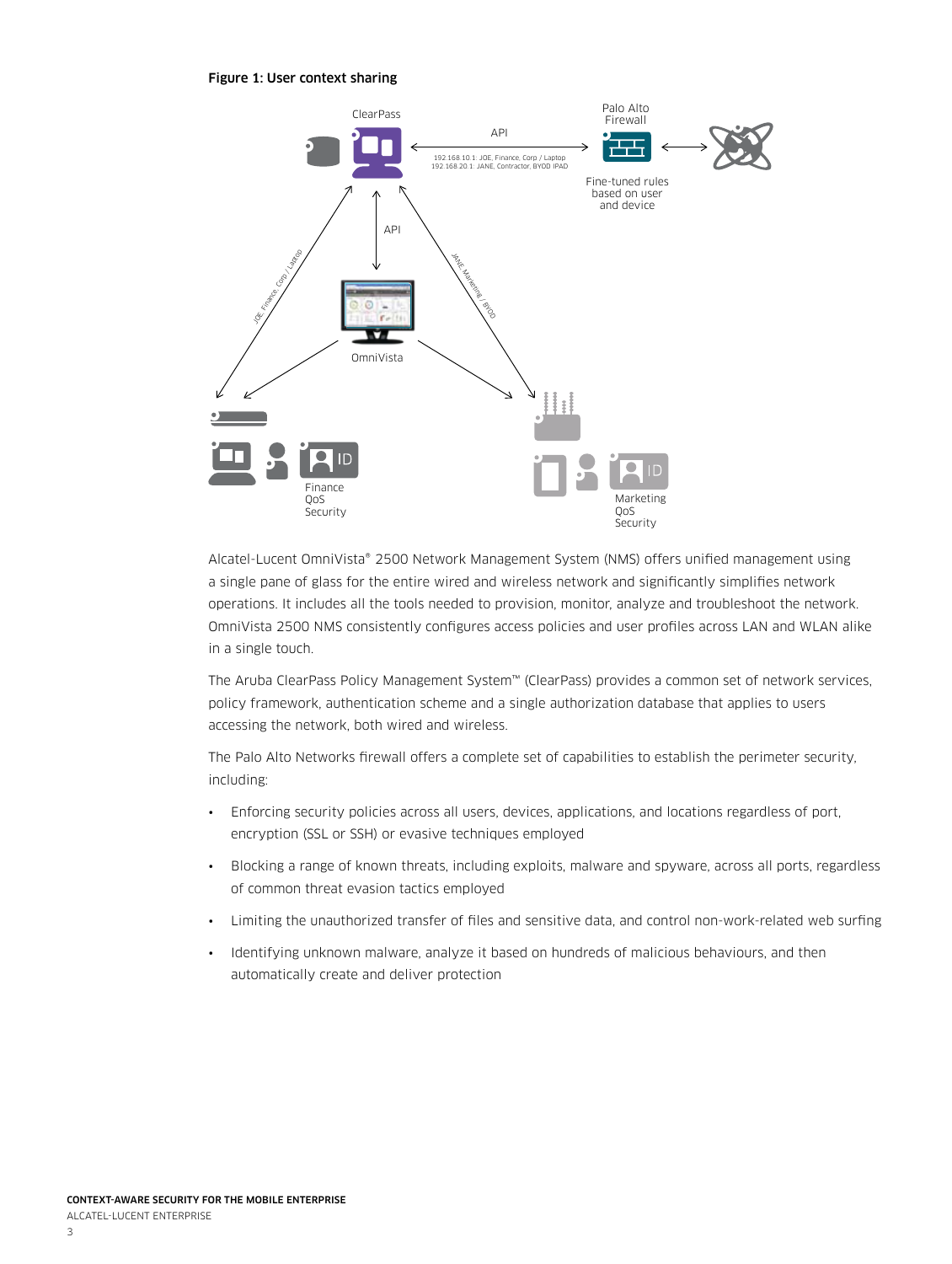#### Examples

Here are two examples, both based on Figure 1, illustrating how the user context metadata is leveraged both at the Unified Access layer and at the firewall to enforce fine-grained policies as defined by the organization.

Joe is an employee in the Finance department and connects his corporate laptop to the network through an Ethernet cable.

Joe's identity and device are authenticated before he can access the network. Joe's corporate laptop has been issued and provided with a certificate by IT, and it is compliant with endpoint security policies which include limited operating system privileges as well as automated antivirus and software updates. Because of this, the Unified Access policies allow Joe to access a range of corporate resources appropriate to his role from this corporate laptop. These policies are selected by ClearPass on the basis of his identity and device and are enforced at the Alcatel-Lucent OmniSwitch® LAN switch. Through the application programming interface (API), ClearPass shares this user-context metadata with the PAN firewall. With this knowledge, the firewall applies policies that protect Joe from a range of threats but also prevents leakage of sensitive data that he has access to.

Jane is a contractor and accesses the network wirelessly from a non-corporate bring-your-own-device (BYOD) iPad.

Through a self-service process, Jane's iPad has been provisioned with a certificate that authenticates the device's access to the network, but no further health checks or posture assessment are done on her device. Because of this, Unified Access policies restrict Jane's access to just a small subset of the corporate resources. Similarly, these policies are selected by ClearPass on the basis of her role and device and enforced on the Alcatel-Lucent OmniAccess® WLAN. Through the API, ClearPass again shares this usercontext metadata with the PAN firewall. With this information, the firewall applies policies that protect Jane from a range of threats but at the same time allow her to share non-sensitive data with her own organization in order to perform her duties.

### **Benefits**

Benefits of this holistic approach to security include:

- Proactive security: Identity is established prior to granting access to wired or wireless network services.
- Threat prevention: Identifies known and unknown malware, breaking the lifecycle of advanced, targeted attacks on computers and mobile devices.
- Granular policies: Fine-grained control extends to wired and wireless bandwidth, location-based services, and device types — not just IP addresses and port numbers.
- Unprecedented visibility: IT gains unprecedented visibility into how its networks and applications are being used and by whom. This data can be used for a diverse range of tasks, including resource planning, support staffing and security threat management.
- Internet of things: The benefits above also accrue to devices without user interfaces, including office equipment, medical monitors and industrial controls. A combination of active and passive methods enables the network to profile these devices and apply policies accordingly without any user intervention.